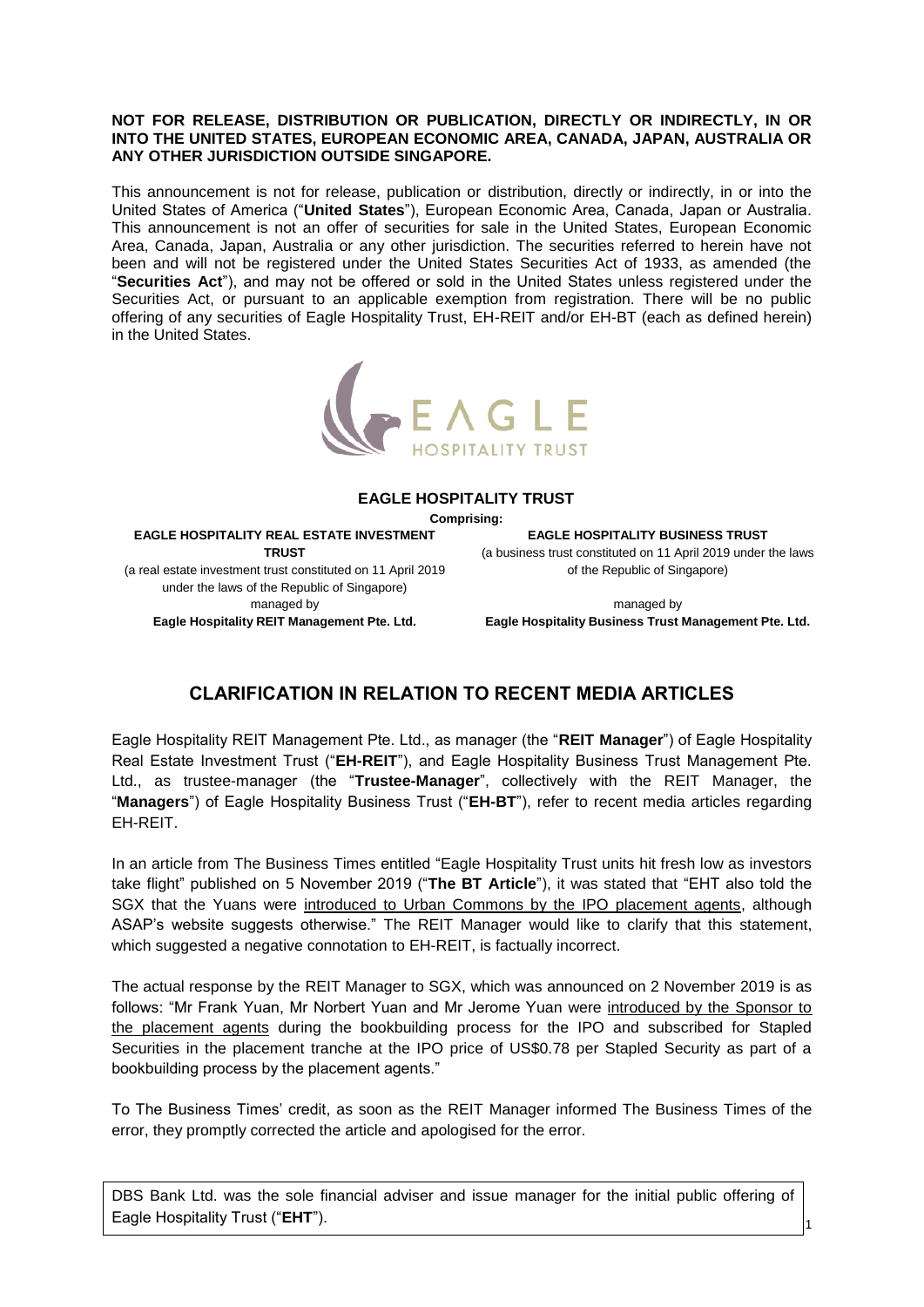Separately, the REIT Manager would also like to clarify certain information which was put forth in The Edge's article entitled "Closer look at EHT's portfolio following Nov 2 replies to SGX" published on 3 November 2019 ("**The Edge Article**").

By way of background, 6 assets in EH-REIT's 18-asset portfolio acquired at the IPO are referred to in Eagle Hospitality Trust's prospectus dated 16 May 2019 ("**Prospectus**") as the ASAP6 Portfolio.

The Edge purported a deviation between: (1) the price at which EH-REIT acquired 3 assets within the ASAP6 Portfolio from Urban Commons (the "Referenced Assets")<sup>1</sup>, and (2) the price that ASAP International Holdings ("**ASAP**") originally paid for said assets (on average, 2.5 years ago in private transactions).

While ASAP's original purchase prices for assets comprising the ASAP6 Portfolio have not been disclosed and are not known to the REIT Manager, the REIT Manager calls into question the values reported in The Edge Article, which we believe reflect the mortgage amounts at the time ASAP originally acquired certain of the Referenced Assets (and not the actual purchase prices). In this situation, the alleged purchase prices would not reflect the equity components of these transactions, thereby underestimating ASAP's original purchase prices.

In addition, the REIT Manager does not think that the valuation comparisons made are representative, as it does not take into consideration: (1) a meaningful time lapse (again, approximately 2.5 years on average) since ASAP originally acquired the Referenced Assets, and (2) the significant capital invested and reserved since ASAP's original acquisitions. As disclosed in the Prospectus, with respect to the Referenced Assets, approximately US\$22.4 million<sup>2</sup> was invested and reserved since ASAP's original acquisitions.

Further, the REIT Manager would also like to highlight that the ASAP6 Portfolio has been valued by two independent valuers in connection with the IPO and that each of the 6 assets of the ASAP6 Portfolio were injected into EH-REIT at a discount of at least 12% to their adopted valuation as of 31 December 2018.

The REIT Manager would also like to correct the following inaccurate statement made in The Edge Article: "While it is clear that the City owns the Queen Mary, it is not clear whether Urban Commons received permission to sublet the ship to EHT for US\$139.5 million. In the event of default, the ship – presumably – reverts to the City."

This statement is incorrect in 2 primary ways: (1) as clearly articulated in the Prospectus, EH-REIT owns the leasehold interest to Queen Mary which it acquired at the time of the IPO (EH-REIT does not lease the ship from Urban Commons, but rather EH-REIT sub-leases the Queen Mary to Urban Commons with the express consent of the City of Long Beach), and (2) as referenced in the REIT Manager's SGX responses on 28 October 2019 to clarify, in part, The Edge's original article dated 23 October 2019 – in the event of a default by Urban Commons to make required repairs at the Queen Mary, EH-REIT reserves the right to cure the default and make the repairs itself at Urban Commons expense and/or to terminate the existing master lease and enter into a new master lease with a third party.

**.** 

<sup>1</sup> Refers to the following assets – Renaissance Woodbridge; Doubletree by Hilton Salt Lake City Airport; Crowne Plaza Dallas Near Galleria-Addison

 $2$  Reflects the following capital expenditure and capital reserved – Renaissance Woodbridge: US\$6.3m spent: Doubletree by Hilton Salt Lake City Airport: US\$8.1m (including US\$7.6m spent and US\$0.5m reserved); Crowne Plaza Dallas Near Galleria-Addison: US\$8.0m (including US\$3.5m spent and US\$4.5m reserved)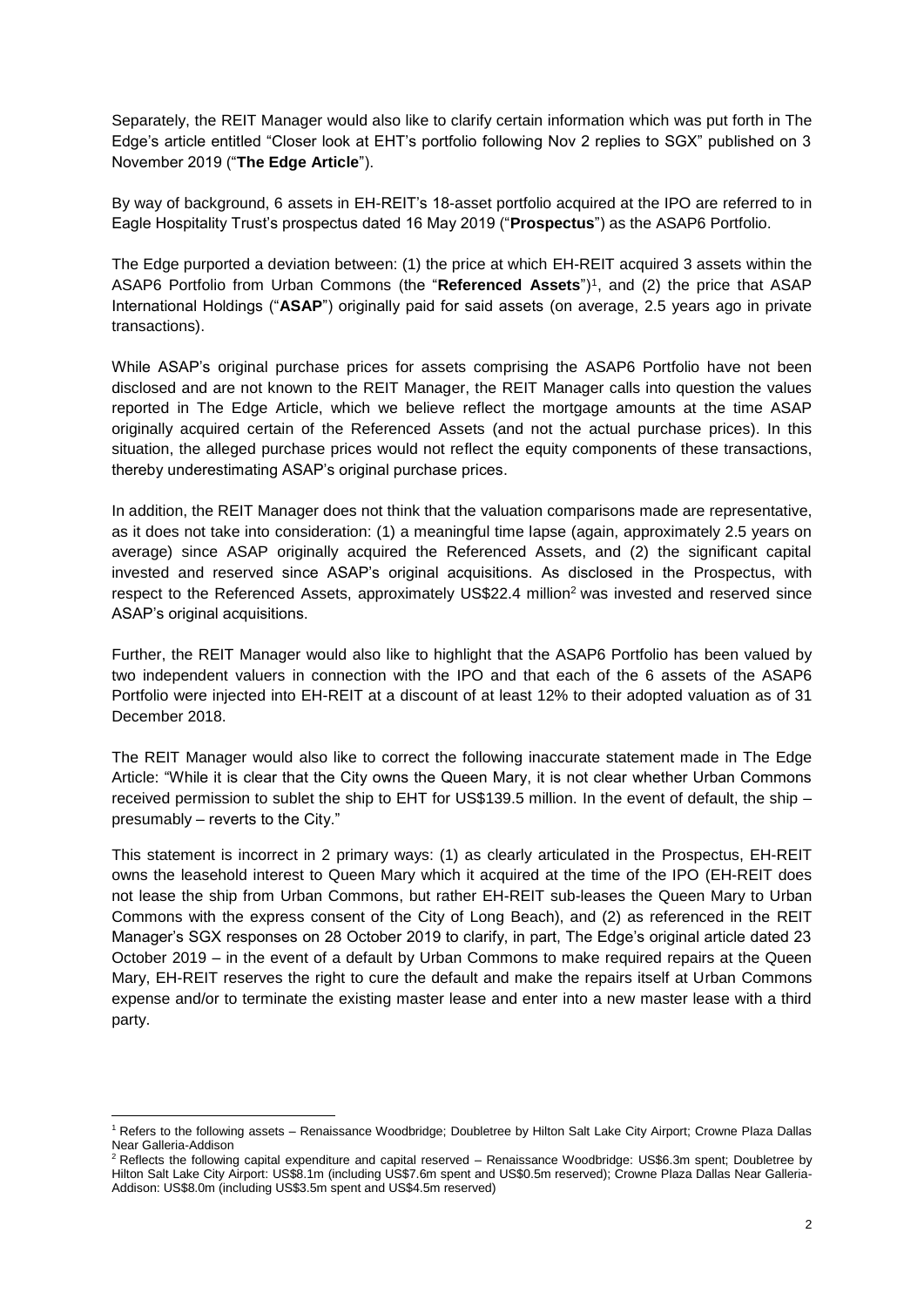Lastly, the REIT Manager also wishes to dispel a rumour reported in The Edge Article: there is no strategic review underway nor has any consideration of a strategic review been discussed with the Board.

In closing, the Board would like to highlight the following:

- 1. The portfolio is backed by master lease agreements for each asset comprising EH-REIT's portfolio. Such master lease arrangements are typical for hospitality REITs listed on the SGX and are meant to enhance the stability of cash flow from the underlying hotel operations and provide a floor to protect investors from downside risk. The master leases in EH-REIT's 18 asset portfolio were designed based on each asset's respective income productivity.
- 2. The income productivity of EH-REIT's portfolio benefits from leading global hotel franchisors<sup>3</sup> with the largest guest loyalty programmes and top independent hotel property management companies.
- 3. With regards to The Queen Mary, the Board stands by what was previously disclosed in the Prospectus and the REIT Manager's announcements released on SGXNET, including previous clarifications to referenced media articles.
- 4. EH-REIT has been listed for less than 6 months on the Main Board of SGX. Prior to IPO, its portfolio underwent substantial due diligence conducted by competent and experienced professionals, including DBS Bank Ltd. as Issue Manager and other Global Coordinators.
- 5. To reiterate, EH-REIT's portfolio is supported by valuations from two reputable independent valuers.

EH-REIT will be releasing its 3Q FY2019 results on 13 November 2019 after market close.

For and on behalf of the Board

Salvatore Gregory Takoushian Executive Director and Chief Executive Officer

**Eagle Hospitality REIT Management Pte. Ltd.** (Company Registration No.: 201829789W) **as manager of Eagle Hospitality Real Estate Investment Trust**

**Eagle Hospitality Business Trust Management Pte. Ltd.** (Company Registration No.: 201829816K) **as trustee-manager of Eagle Hospitality Business Trust**

6 November 2019

 $\overline{a}$ 

<sup>3</sup> 17 of 18 assets are franchised by Marriot/Starwood, Hilton or IHG. Note: The Queen Mary is the only asset not subjected to a franchise agreement.